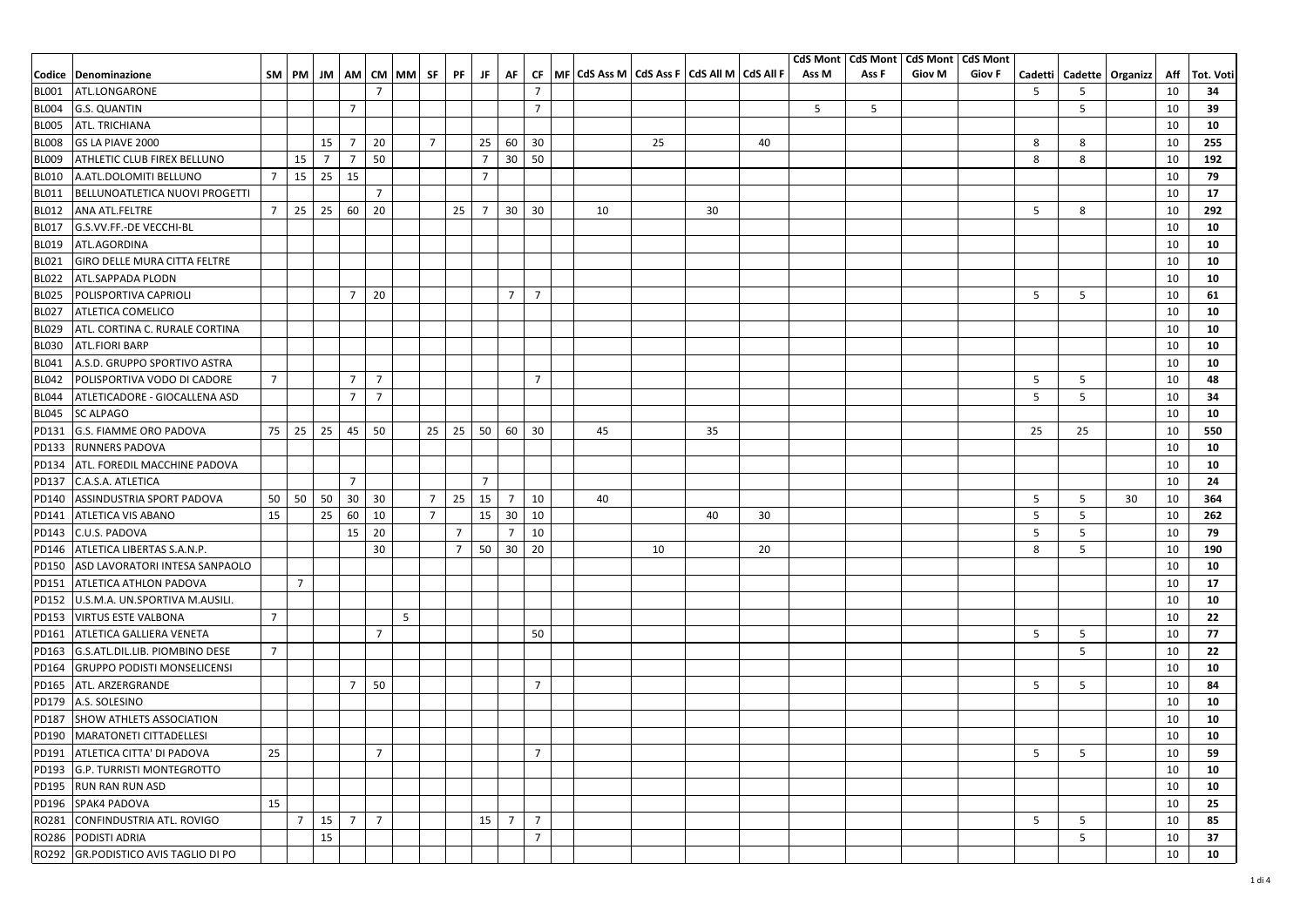|              | RO297 SALCUS                       | $\overline{7}$  |                |                |                |                |    |                 |                 |                |                |                |    |    |    |    |  |  |   |   |    | 10 | 17  |
|--------------|------------------------------------|-----------------|----------------|----------------|----------------|----------------|----|-----------------|-----------------|----------------|----------------|----------------|----|----|----|----|--|--|---|---|----|----|-----|
| RO310        | <b>ROVIGO HALF MARATHON A.S.D.</b> |                 |                |                |                |                |    |                 |                 |                |                |                |    |    |    |    |  |  |   |   |    | 10 | 10  |
| TV331        | MARCIATORI CASTELLANI              |                 |                |                |                |                |    |                 |                 |                |                |                |    |    |    |    |  |  |   |   |    | 10 | 10  |
| <b>TV332</b> | <b>ATLETICA MARENO</b>             |                 |                |                |                |                |    |                 |                 |                |                |                |    |    |    |    |  |  |   |   |    | 10 | 10  |
| <b>TV335</b> | ATL.MONTEBELLUNA VENETO BANCA      |                 |                |                |                | 10             |    |                 |                 |                |                | 30             |    |    |    |    |  |  | 5 | 5 |    | 10 | 60  |
| TV336        | <b>ATLETICA TREVIGIANA</b>         |                 |                |                |                |                |    |                 |                 |                |                |                |    |    |    |    |  |  |   |   |    | 10 | 10  |
| <b>TV338</b> | ATLETICA MOGLIANO                  | 25              | 50             | 15             | $\overline{7}$ |                |    | 25 <sub>1</sub> | $7\overline{ }$ | 50             |                | $\overline{7}$ |    |    |    |    |  |  |   | 5 |    | 10 | 201 |
| <b>TV339</b> | ATL.PONZANO                        | 25              | 25             |                | $\overline{7}$ | 30             |    |                 |                 |                | 15             | 10             |    |    |    |    |  |  | 5 | 5 | 30 | 10 | 162 |
| TV340        | <b>ATLETICA VILLORBA</b>           | $\overline{7}$  |                |                |                | $\overline{7}$ |    |                 |                 |                |                |                |    |    |    |    |  |  |   | 5 |    | 10 | 29  |
| TV341        | <b>ATLETICA SILCA CONEGLIANO</b>   |                 |                |                |                |                |    |                 |                 | $15 \mid 50$   |                |                |    |    |    |    |  |  | 5 | 5 | 20 | 10 | 105 |
| TV342        | <b>ATLETICA STIORE TREVISO</b>     |                 | 15             |                | 30             |                |    |                 |                 | 25             | 45             | 20             |    | 20 |    |    |  |  | 5 | 5 | 20 | 10 | 195 |
| TV343        | ATL.VALDOBBIADENE G.S.A.           |                 |                |                |                | $\overline{7}$ |    |                 |                 |                |                |                |    |    |    |    |  |  | 5 | 5 |    | 10 | 27  |
| TV346        | <b>CLUB DEL TORCIO</b>             |                 |                |                |                |                |    |                 |                 |                |                |                |    |    |    |    |  |  |   |   |    | 10 | 10  |
| <b>TV347</b> | <b>ATL.LIB. VITTORIO VENETO</b>    |                 |                | $\overline{7}$ | $\overline{7}$ | 20             |    | $\overline{7}$  |                 |                | $\overline{7}$ | $\overline{7}$ |    |    |    |    |  |  | 5 | 5 |    | 10 | 75  |
| <b>TV348</b> | SILCA ULTRALITE VITTORIO V.TO      | 25 <sub>1</sub> | 50             | 50             | $\overline{7}$ | $\overline{7}$ | 15 |                 |                 |                |                |                |    |    |    |    |  |  | 5 | 5 |    | 10 | 174 |
| TV349        | U.S.ATL.QUINTO-MASTELLA            |                 |                |                | 15             | 20             |    |                 |                 |                | $7^{\circ}$    | $\overline{7}$ |    |    |    |    |  |  | 5 | 5 |    | 10 | 69  |
| <b>TV352</b> | <b>ATLETICA SAN BIAGIO</b>         | $\overline{7}$  |                |                |                | $\overline{7}$ | 5  |                 |                 |                |                |                |    |    |    |    |  |  | 5 | 5 |    | 10 | 39  |
| <b>TV353</b> | ASD TREVISO MARATHON               |                 |                |                |                |                |    |                 |                 |                |                |                |    |    |    |    |  |  |   |   |    | 10 | 10  |
| <b>TV354</b> | TREVISATLETICA                     | $\overline{7}$  | 25             | 75             | $\overline{7}$ | 20             |    |                 |                 | $\overline{7}$ | 30             |                | 30 |    | 10 | 20 |  |  | 8 | 5 |    | 10 | 254 |
| <b>TV358</b> | PLAYLIFE SPORTS RUNNERS            |                 |                |                |                |                |    |                 |                 |                |                |                |    |    |    |    |  |  |   |   |    | 10 | 10  |
| TV359        | <b>GRUPPO ATLETICA VEDELAGO</b>    | $7^{\circ}$     | 25             | 15             | 15             | 10             |    |                 | $15 \mid 15$    | 25             | 15             |                |    | 20 |    |    |  |  | 5 | 5 |    | 10 | 182 |
| TV360        | NUOVA ATLETICA RONCADE             |                 |                |                | 15             | $\overline{7}$ |    |                 |                 |                | $\overline{7}$ |                |    |    |    |    |  |  |   |   |    | 10 | 39  |
| TV371        | NUOVA ATLETICA 3 COMUNI            |                 |                |                |                | 10             |    |                 |                 |                |                |                |    |    |    |    |  |  | 5 | 5 |    | 10 | 30  |
| <b>TV374</b> | <b>ATLETICA VITTORIO VENETO</b>    |                 |                |                |                |                |    |                 |                 |                |                |                |    |    |    |    |  |  |   |   |    | 10 | 10  |
| <b>TV377</b> | N.ATL.S.GIACOMO BANCA D/MARCA      |                 | $\overline{7}$ |                | $\overline{7}$ | $\overline{7}$ |    | $\overline{7}$  | 15              | 15             | 7              | $\overline{7}$ |    | 25 |    |    |  |  | 5 | 5 |    | 10 | 117 |
| TV378        | G.P. MONTEBELLUNA                  |                 |                |                |                |                |    |                 |                 |                |                |                |    |    |    |    |  |  |   |   |    | 10 | 10  |
| TV379        | ATL. SERNAGLIA                     |                 |                |                |                | $\overline{7}$ |    |                 |                 |                |                | $\overline{7}$ |    |    |    |    |  |  | 5 | 5 |    | 10 | 34  |
| TV380        | S.S.R. LA COLFRANCULANA            |                 |                |                |                |                |    |                 |                 |                |                |                |    |    |    |    |  |  |   |   |    | 10 | 10  |
| <b>TV381</b> | ATLETICA PEDEROBBA                 |                 |                |                |                | $\overline{7}$ |    |                 |                 |                |                | $\overline{7}$ |    |    |    |    |  |  | 5 | 5 |    | 10 | 34  |
| <b>TV383</b> | MONTELLO RUNNERS CLUB              |                 |                |                |                |                |    |                 |                 |                |                | $\overline{7}$ |    |    |    |    |  |  | 5 | 5 |    | 10 | 27  |
| <b>TV385</b> | <b>GRUPPO SPORTIVO MERCURYUS</b>   |                 |                |                |                |                |    |                 |                 |                |                |                |    |    |    |    |  |  |   |   |    | 10 | 10  |
| <b>TV387</b> | SCUOLA DI MARATONA VITTORIO V      |                 |                |                |                |                |    |                 |                 |                |                |                |    |    |    |    |  |  |   |   |    | 10 | 10  |
| <b>TV388</b> | RUNNING TEAM CONEGLIANO            |                 |                |                |                | $\overline{7}$ |    |                 |                 |                |                |                |    |    |    |    |  |  | 5 |   |    | 10 | 22  |
| <b>TV390</b> | <b>ATLETICA DI MARCA</b>           |                 |                | 15             | 30             |                |    |                 | $\overline{7}$  | 15             | 30             |                |    | 10 | 30 |    |  |  |   |   |    | 10 | 147 |
| TV391        | A.S.D. PAVANELLO                   |                 |                |                |                |                |    |                 |                 |                |                |                |    |    |    |    |  |  |   |   |    | 10 | 10  |
| <b>TV392</b> | <b>ASD SCARPE BIANCHE</b>          |                 |                |                |                |                |    |                 |                 |                |                |                |    |    |    |    |  |  |   |   |    | 10 | 10  |
| TV393        | ATLETICA S. LUCIA DI PIAVE         |                 |                |                |                |                |    |                 |                 |                |                |                |    |    |    |    |  |  | 5 | 5 |    | 10 | 20  |
| <b>TV394</b> | NUOVA ATLETICA SAN LAZZARO         |                 |                |                |                | 10             |    |                 |                 |                |                | 20             |    |    |    |    |  |  |   | 5 |    | 10 | 45  |
| TV395        | <b>CIMAVILLA RUNNING TEAM</b>      |                 |                |                |                |                |    |                 |                 |                |                |                |    |    |    |    |  |  |   |   |    | 10 | 10  |
| TV396        | ATLETICA MONTEGRAPPA               |                 |                |                |                |                |    |                 |                 |                |                |                |    |    |    |    |  |  |   |   |    | 10 | 10  |
| <b>VE461</b> | <b>OLIMPICAORLE</b>                |                 |                |                |                |                |    |                 |                 |                |                | $\overline{7}$ |    |    |    |    |  |  |   |   |    | 10 | 17  |
|              | VE462 C.U.S. VENEZIA               |                 |                |                |                |                |    |                 |                 |                |                |                |    |    |    |    |  |  |   |   |    | 10 | 10  |
| <b>VE463</b> | ATL C.R.C. CA'FOSCARI              |                 |                |                |                |                |    |                 |                 |                |                |                |    |    |    |    |  |  |   |   |    | 10 | 10  |
|              | VE464 ATL.AUDACE NOALE             |                 |                |                |                | $30 \mid 7$    |    |                 |                 |                | 7 <sup>1</sup> | 30             |    |    |    |    |  |  | 5 | 5 |    | 10 | 94  |
|              | VE465 AS ATHLON S.GIULIANO VE      |                 |                |                |                |                |    |                 |                 |                |                |                |    |    |    |    |  |  |   |   |    | 10 | 10  |
|              | VE466   A.D.C.S. LIBERTAS SCORZE'  |                 |                |                |                |                |    |                 |                 |                |                |                |    |    |    |    |  |  | 5 |   |    | 10 | 15  |
|              | VE468 AMATORI ATL.CHIRIGNAGO       |                 |                |                |                |                |    |                 |                 |                |                |                |    |    |    |    |  |  |   |   |    | 10 | 10  |
|              | VE470 VENEZIA RUNNERS ATL.MURANO   |                 |                |                |                |                |    |                 |                 |                |                |                |    |    |    |    |  |  |   | 5 |    | 10 | 15  |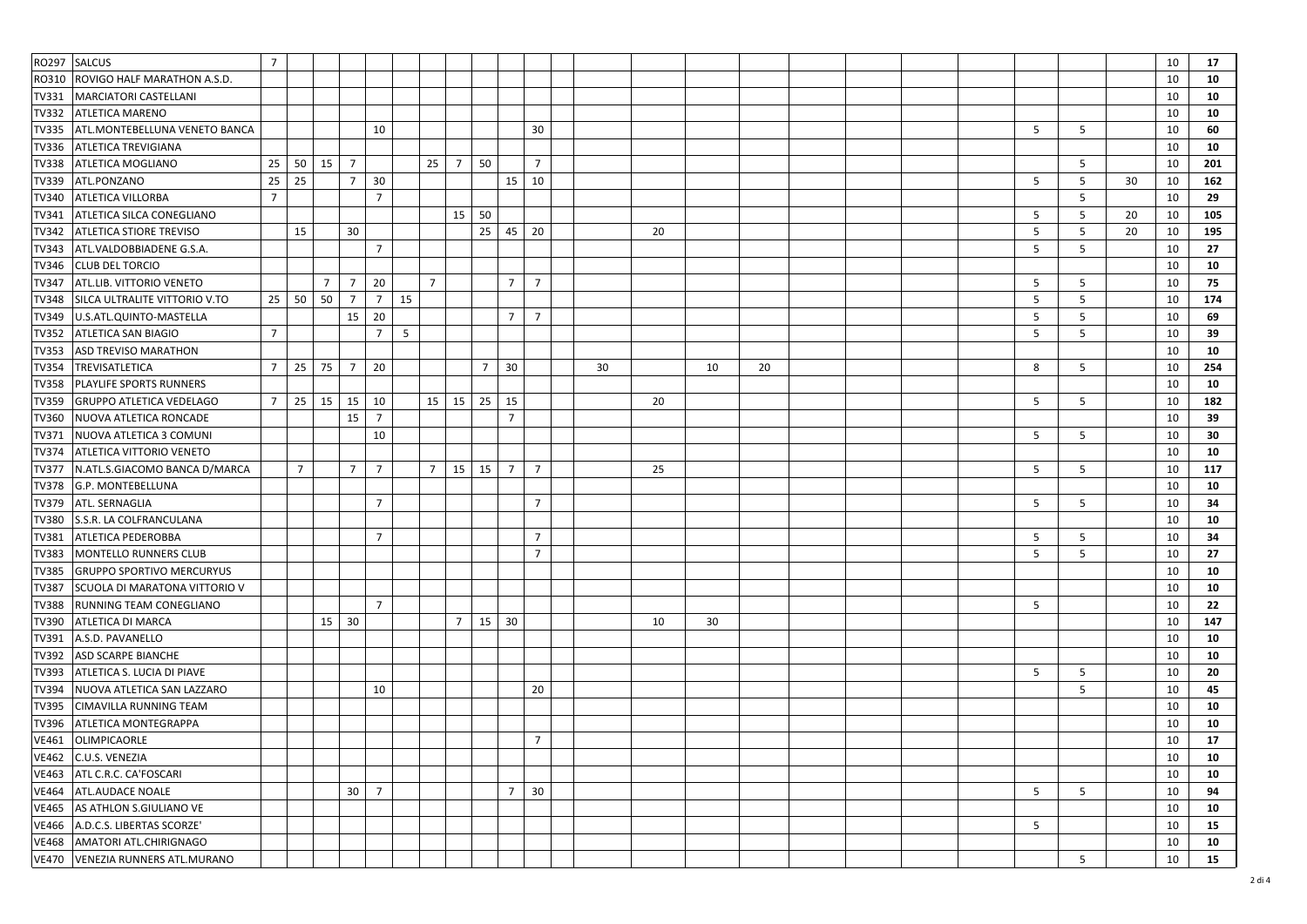| 30<br>50<br>5<br>8<br>LA FENICE 1923 MESTRE<br>10<br><b>VE472</b><br>5<br>ATLETICA RIVIERA DEL BRENTA<br>10<br>10<br>30<br>5<br>10<br>7<br>60<br>40<br><b>VE473</b><br>20<br>45<br>5<br>5<br>25<br>25<br>50<br>45<br>25<br>50<br>15<br>$\overline{7}$<br>35<br>30<br>10<br>GA ARISTIDE COIN VENEZIA 1949<br>25<br>35<br><b>VE474</b><br>ATL.JESOLO TURISMO<br>$\overline{7}$<br>5<br>5<br>10<br><b>VE475</b><br>POLISPORTIVA VENEZIA TRIATHLON<br>10<br><b>VE480</b><br>10<br><b>GENERALI RUNNERS</b><br><b>VE482</b><br>10<br><b>ASD BARIZZA SPORT</b><br><b>VE486</b><br>VIGILI DEL FUOCO VENEZIA<br>10<br><b>VE488</b><br>AILATAN<br>10<br><b>VE490</b><br><b>ESSETRE RUNNING</b><br>10<br><b>VE491</b><br><b>BREMA RUNNING TEAM</b><br>10<br><b>VE495</b><br>10<br><b>VE499</b><br><b>MARATONETI ERACLEA</b><br>10<br>ATL.MIRAFIORI<br><b>VE500</b><br>15<br>$\overline{7}$<br>15<br>10<br>5<br>5<br>10<br><b>VE502</b><br>ATL LIB MIRANO<br>G.S.A. VENEZIA<br>10<br><b>VE504</b> | 407        |
|---------------------------------------------------------------------------------------------------------------------------------------------------------------------------------------------------------------------------------------------------------------------------------------------------------------------------------------------------------------------------------------------------------------------------------------------------------------------------------------------------------------------------------------------------------------------------------------------------------------------------------------------------------------------------------------------------------------------------------------------------------------------------------------------------------------------------------------------------------------------------------------------------------------------------------------------------------------------------------------|------------|
|                                                                                                                                                                                                                                                                                                                                                                                                                                                                                                                                                                                                                                                                                                                                                                                                                                                                                                                                                                                       | 103        |
|                                                                                                                                                                                                                                                                                                                                                                                                                                                                                                                                                                                                                                                                                                                                                                                                                                                                                                                                                                                       | 177        |
|                                                                                                                                                                                                                                                                                                                                                                                                                                                                                                                                                                                                                                                                                                                                                                                                                                                                                                                                                                                       | 452        |
|                                                                                                                                                                                                                                                                                                                                                                                                                                                                                                                                                                                                                                                                                                                                                                                                                                                                                                                                                                                       | 27         |
|                                                                                                                                                                                                                                                                                                                                                                                                                                                                                                                                                                                                                                                                                                                                                                                                                                                                                                                                                                                       | 10         |
|                                                                                                                                                                                                                                                                                                                                                                                                                                                                                                                                                                                                                                                                                                                                                                                                                                                                                                                                                                                       | 10         |
|                                                                                                                                                                                                                                                                                                                                                                                                                                                                                                                                                                                                                                                                                                                                                                                                                                                                                                                                                                                       | 10         |
|                                                                                                                                                                                                                                                                                                                                                                                                                                                                                                                                                                                                                                                                                                                                                                                                                                                                                                                                                                                       | 10         |
|                                                                                                                                                                                                                                                                                                                                                                                                                                                                                                                                                                                                                                                                                                                                                                                                                                                                                                                                                                                       | 10         |
|                                                                                                                                                                                                                                                                                                                                                                                                                                                                                                                                                                                                                                                                                                                                                                                                                                                                                                                                                                                       | 10         |
|                                                                                                                                                                                                                                                                                                                                                                                                                                                                                                                                                                                                                                                                                                                                                                                                                                                                                                                                                                                       | 10         |
|                                                                                                                                                                                                                                                                                                                                                                                                                                                                                                                                                                                                                                                                                                                                                                                                                                                                                                                                                                                       | 10         |
|                                                                                                                                                                                                                                                                                                                                                                                                                                                                                                                                                                                                                                                                                                                                                                                                                                                                                                                                                                                       | ${\bf 10}$ |
|                                                                                                                                                                                                                                                                                                                                                                                                                                                                                                                                                                                                                                                                                                                                                                                                                                                                                                                                                                                       | 67         |
|                                                                                                                                                                                                                                                                                                                                                                                                                                                                                                                                                                                                                                                                                                                                                                                                                                                                                                                                                                                       | 10         |
| <b>SPOTORNI RUN</b><br>10<br><b>VE506</b>                                                                                                                                                                                                                                                                                                                                                                                                                                                                                                                                                                                                                                                                                                                                                                                                                                                                                                                                             | 10         |
| 10<br><b>VENICEMARATHON CLUB</b><br><b>VE507</b>                                                                                                                                                                                                                                                                                                                                                                                                                                                                                                                                                                                                                                                                                                                                                                                                                                                                                                                                      | 10         |
| 10<br><b>VE508</b><br>ASD MARATHON CAVALLI MARINI                                                                                                                                                                                                                                                                                                                                                                                                                                                                                                                                                                                                                                                                                                                                                                                                                                                                                                                                     | 10         |
| <b>GS.TORTELLINI VOLTAN MARTELLAG</b><br>10<br><b>VE512</b><br>15                                                                                                                                                                                                                                                                                                                                                                                                                                                                                                                                                                                                                                                                                                                                                                                                                                                                                                                     | 25         |
| 10<br><b>VE514</b><br><b>ATLETICO SALA</b>                                                                                                                                                                                                                                                                                                                                                                                                                                                                                                                                                                                                                                                                                                                                                                                                                                                                                                                                            | 10         |
| RUNNERS CLUB AGGGREDIRE<br><b>VE516</b><br>5<br>5<br>10                                                                                                                                                                                                                                                                                                                                                                                                                                                                                                                                                                                                                                                                                                                                                                                                                                                                                                                               | 20         |
| ATL. DUE TORRI SPORTING NOALE<br>$\overline{7}$<br>$\overline{7}$<br>5<br>5<br>10<br><b>VE519</b>                                                                                                                                                                                                                                                                                                                                                                                                                                                                                                                                                                                                                                                                                                                                                                                                                                                                                     | 34         |
| 10<br><b>VE522</b><br>A.S.D. ATLETICA SAN ROCCO                                                                                                                                                                                                                                                                                                                                                                                                                                                                                                                                                                                                                                                                                                                                                                                                                                                                                                                                       | 10         |
| 10<br>POLISPORTIVA FOSSALTINA<br><b>VE526</b>                                                                                                                                                                                                                                                                                                                                                                                                                                                                                                                                                                                                                                                                                                                                                                                                                                                                                                                                         | ${\bf 10}$ |
| ATLETICA SAN DONA'<br>5<br>10<br><b>VE528</b>                                                                                                                                                                                                                                                                                                                                                                                                                                                                                                                                                                                                                                                                                                                                                                                                                                                                                                                                         | 15         |
| 10<br><b>VE529</b><br>RUNNING TEAM PETTINELLI                                                                                                                                                                                                                                                                                                                                                                                                                                                                                                                                                                                                                                                                                                                                                                                                                                                                                                                                         | 10         |
| 10<br><b>VE530</b><br>LIGER TEAM RUNNING                                                                                                                                                                                                                                                                                                                                                                                                                                                                                                                                                                                                                                                                                                                                                                                                                                                                                                                                              | 10         |
| 10<br><b>VE531</b><br>ASD ATLETICA SPERANZA                                                                                                                                                                                                                                                                                                                                                                                                                                                                                                                                                                                                                                                                                                                                                                                                                                                                                                                                           | 10         |
| 10<br><b>VE532</b><br>ATLETICA ALBORE MARTELLAGO                                                                                                                                                                                                                                                                                                                                                                                                                                                                                                                                                                                                                                                                                                                                                                                                                                                                                                                                      | ${\bf 10}$ |
| <b>ATLETICA SCHIO</b><br>$\overline{7}$<br>$\overline{7}$<br>$\overline{7}$<br>10<br>15<br>$\overline{7}$<br>5<br>VI613                                                                                                                                                                                                                                                                                                                                                                                                                                                                                                                                                                                                                                                                                                                                                                                                                                                               | 58         |
| 25<br>$\overline{7}$<br>10<br>$\overline{7}$<br>5<br>8<br>$\overline{7}$<br>15<br>15<br>30<br>10<br>G.A. BASSANO<br>VI614                                                                                                                                                                                                                                                                                                                                                                                                                                                                                                                                                                                                                                                                                                                                                                                                                                                             | 139        |
| 5<br>10<br>10<br>VI615<br>U.S. SUMMANO                                                                                                                                                                                                                                                                                                                                                                                                                                                                                                                                                                                                                                                                                                                                                                                                                                                                                                                                                | 25         |
| $\overline{7}$<br>ATL. MAROSTICA VIMAR<br>5<br>10<br>VI616<br>30<br>5                                                                                                                                                                                                                                                                                                                                                                                                                                                                                                                                                                                                                                                                                                                                                                                                                                                                                                                 | 57         |
| 20<br>5<br>5<br>10<br>10<br>NOVATLETICA CITTA' DI SCHIO<br>VI617                                                                                                                                                                                                                                                                                                                                                                                                                                                                                                                                                                                                                                                                                                                                                                                                                                                                                                                      | 50         |
| 10<br>POL.MONTECCHIO PRECALCINO<br>VI618                                                                                                                                                                                                                                                                                                                                                                                                                                                                                                                                                                                                                                                                                                                                                                                                                                                                                                                                              | 10         |
| $\overline{7}$<br>ASI ATLETICA BREGANZE<br>50<br>5<br>8<br>10<br>VI619                                                                                                                                                                                                                                                                                                                                                                                                                                                                                                                                                                                                                                                                                                                                                                                                                                                                                                                | 80         |
| 10<br><b>VI620</b><br><b>G.S. LEONICENA</b>                                                                                                                                                                                                                                                                                                                                                                                                                                                                                                                                                                                                                                                                                                                                                                                                                                                                                                                                           | 10         |
| $\overline{7}$<br>5<br>5<br>10<br>VI621<br>POLISPORTIVA DUEVILLE                                                                                                                                                                                                                                                                                                                                                                                                                                                                                                                                                                                                                                                                                                                                                                                                                                                                                                                      | 27         |
| 50<br><b>VI622</b><br>CSI FIAMM ATL. PROV.DI VICENZA<br>50<br>20<br>15<br>10                                                                                                                                                                                                                                                                                                                                                                                                                                                                                                                                                                                                                                                                                                                                                                                                                                                                                                          | 145        |
| 50<br>VI623<br>ASSOCIAZIONE ATLETICA N.E.VI.<br>25<br>60<br>10<br>10<br>30<br>8<br>5<br>20<br>10<br>10                                                                                                                                                                                                                                                                                                                                                                                                                                                                                                                                                                                                                                                                                                                                                                                                                                                                                | 238        |
| <b>VI624</b><br>10<br>A.S.D. RISORGIVE<br>5<br>5                                                                                                                                                                                                                                                                                                                                                                                                                                                                                                                                                                                                                                                                                                                                                                                                                                                                                                                                      | 20         |
| $50$ 75<br>75<br>60<br>75<br>75<br>60<br>60<br>ATL.VICENTINA<br>45<br>45<br>50<br>10<br>VI626                                                                                                                                                                                                                                                                                                                                                                                                                                                                                                                                                                                                                                                                                                                                                                                                                                                                                         | 755        |
| <b>ATL.BASSANO RUNNING STORE</b><br>10<br>VI629                                                                                                                                                                                                                                                                                                                                                                                                                                                                                                                                                                                                                                                                                                                                                                                                                                                                                                                                       | 10         |
| GR.SP.DIL.SCOL MARCONI CASSOLA<br>30<br>30<br>10<br>VI632<br>15<br>20                                                                                                                                                                                                                                                                                                                                                                                                                                                                                                                                                                                                                                                                                                                                                                                                                                                                                                                 | 105        |
| 10<br>VI635<br><b>TEAM ITALIA ROAD RUNNERS</b>                                                                                                                                                                                                                                                                                                                                                                                                                                                                                                                                                                                                                                                                                                                                                                                                                                                                                                                                        | 10         |
| <b>RUNNERS TEAM ZANE'</b><br>10<br>VI643                                                                                                                                                                                                                                                                                                                                                                                                                                                                                                                                                                                                                                                                                                                                                                                                                                                                                                                                              | 10         |
| 30<br>10<br>VI644<br>POLISPORTIVA VALDAGNO<br>5<br>5<br>10                                                                                                                                                                                                                                                                                                                                                                                                                                                                                                                                                                                                                                                                                                                                                                                                                                                                                                                            | 60         |